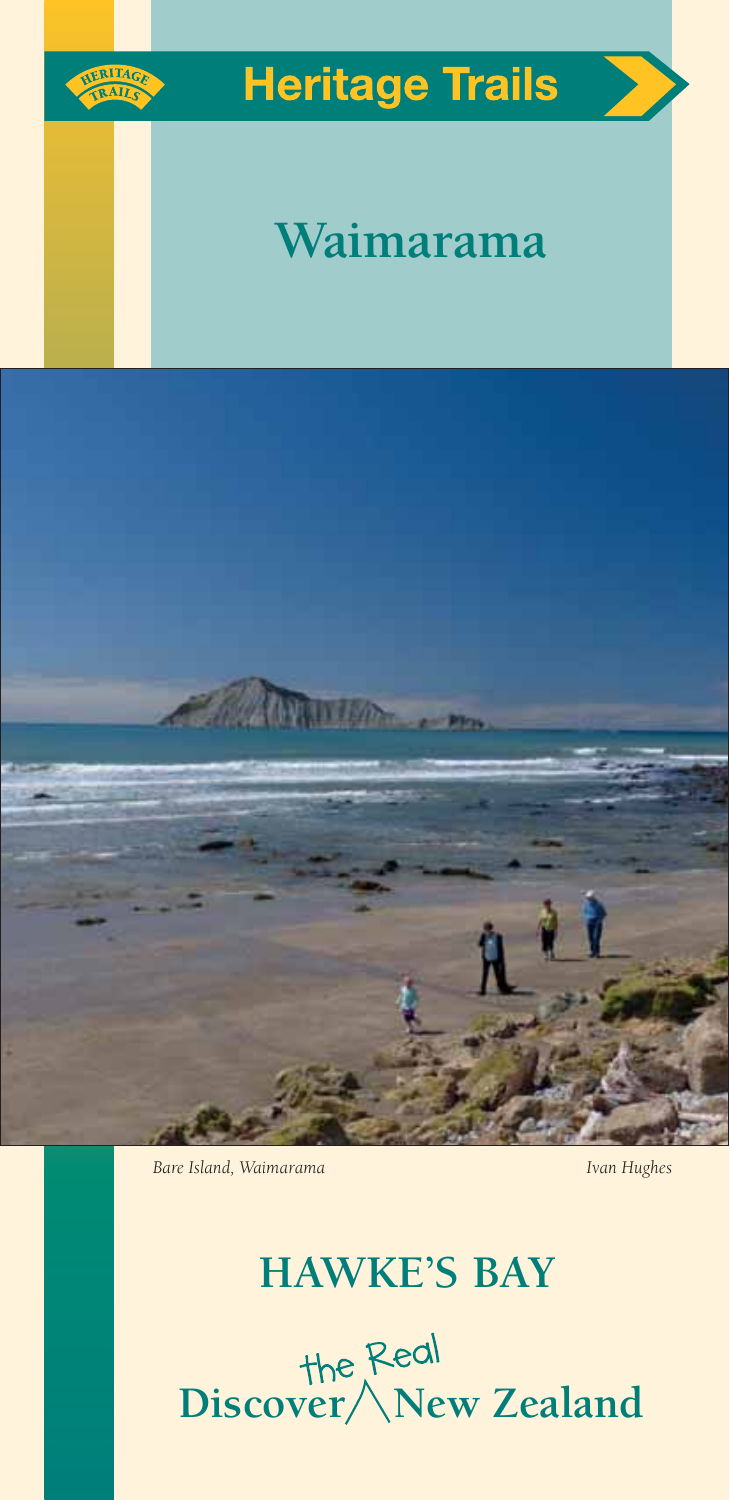# **Heritage Trail Waimarama**

The hills and the plateau to the southeast of Hastings are places of great beauty and historical interest. Rising from sea level to 640m, mudstones capped with limestone have been uplifted, tilted and otherwise affected by the subducting (going under) Pacific Plate to leave a complicated and fascinating landscape. Sliding slopes overlooking the Pacific Ocean, once forested and now predominantly under grass, carry streams from a high rainfall area (2,000mm on the plateau) to lower areas with only 800mm average annual rainfall. Traversing areas of limestone, these streams have good flow characteristics, and have carved interesting channels and even fragile arches are to be found.

The first Europeans to visit Hawke Bay (named after Sir Edward Hawke, First Lord of the Admiralty) were aboard Captain Cook's 'Endeavour' which anchored offshore in 1769. While never actually setting foot on this coast, they did trade with the Maori people who had been in the area since about the 12th Century. The first Europeans to land were the whalers who set up coastal stations. About 1836 the graziers and land speculators started arriving followed by labourers and craftsmen, all of whom left their mark on the landscape.

The Waimarama Heritage Trail is just over 120km long and can be driven in 3 hours. However, to enjoy it fully, one or more days could be taken to visit all the sites and to enjoy all the walks. The Trail includes a small section of non-sealed road. Vehicle fuel is available in Hastings, Havelock North and Waimarama.

**If you take any of the walks you are advised to carry valuables with you and to lock your vehicle.**



*Hastings i SITE, Visitor Information Centre Ivan Hughes*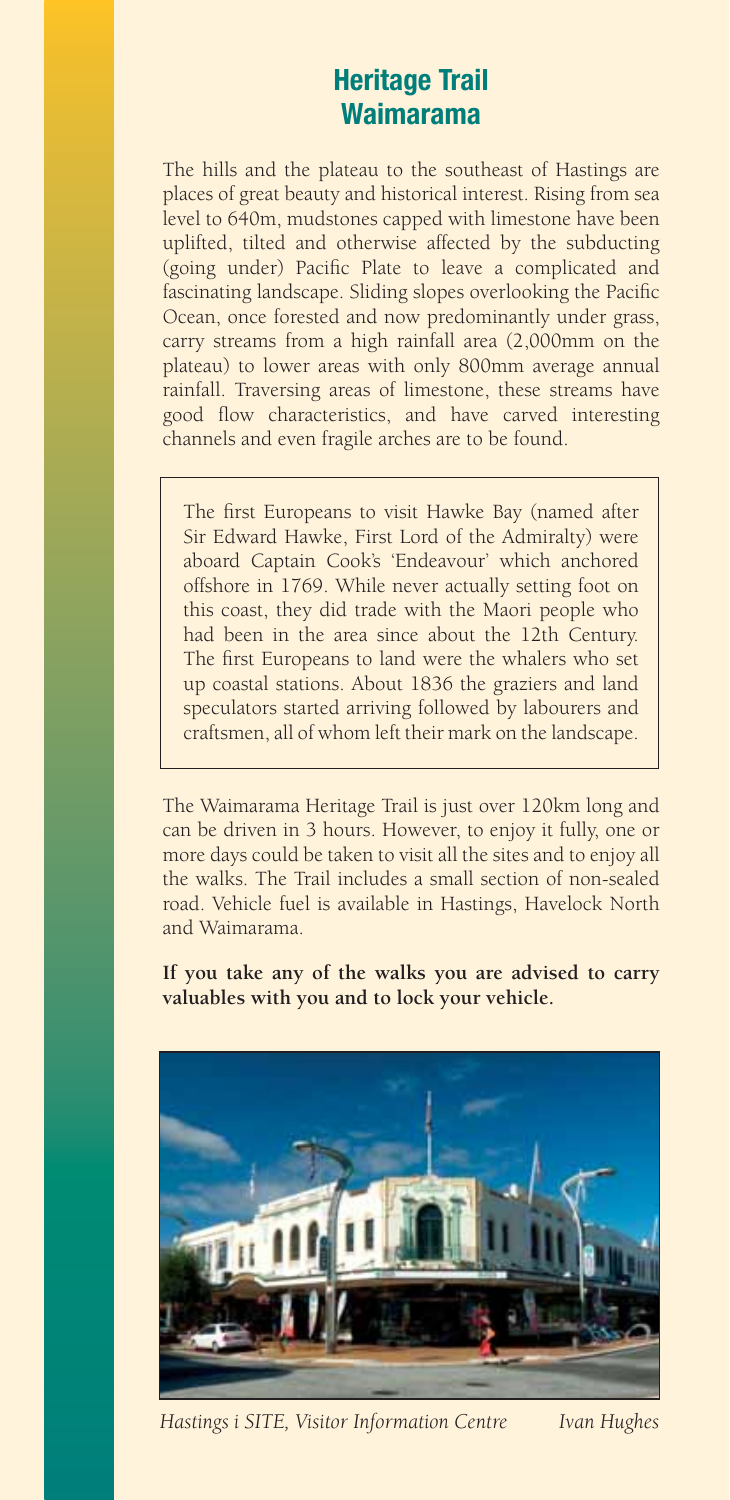Brochures referred to in the text are available from Visitor Information Centres. All distances are from the Hastings i SITE (Visitor Information Centre) on corner of Heretaunga and Russell streets, located across from the rail crossing with its unique water feature.

*Note: Odometers may vary slightly between vehicles.*

 *Distances shown in red are from the last progressive total.* 

*0.0km. From the VIC on Russell Street turn left at the lights onto Eastbourne Street. On the right, in Civic Square, may be viewed a number of Maori carvings (pou).*

*Continue to the end of the street, turn left onto Willowpark Road then right at the roundabout onto Heretaunga Street East, thence to the city boundary (1.8km) (1.8km). The trees on the left at the speed limit sign are the remainder of an avenue of oaks, extending to the Havelock North boundary, planted by Thomas Tanner in 1876. The Trail continues ahead along Havelock Road on rich Heretaunga Plains where plant propagation, market gardens, orchards and vineyards flourish.*

**1. The Havelock Hills** (Viewed while driving along Havelock Road).

Ahead the highest peaks of Te Mata and Te Hau are part of Te Mata Trust Park and form the distinct silhouette of a 'Sleeping Giant'.



*The New Zealand Souvenir Co Ltd.*

According to Maori legend the Te Mata hillscape is a sleeping giant, the hill being the body of the Maori Chief, Te Mata, from Waimarama. This chief preyed upon the Heretaunga people who decided that their best strategy was to beguile him with their own chief's daughter. A girl of great beauty, she set him seemingly impossible tasks. These he accomplished until she asked him to eat his way through the hill that divided their people. His first great bite was his last! By this time, however, the maiden had fallen in love with the giant, and laying her cloak over his body she jumped from the summit in despair. Te Mata's body is seen today silhouetted along the skyline, still complete with its cloak of grass.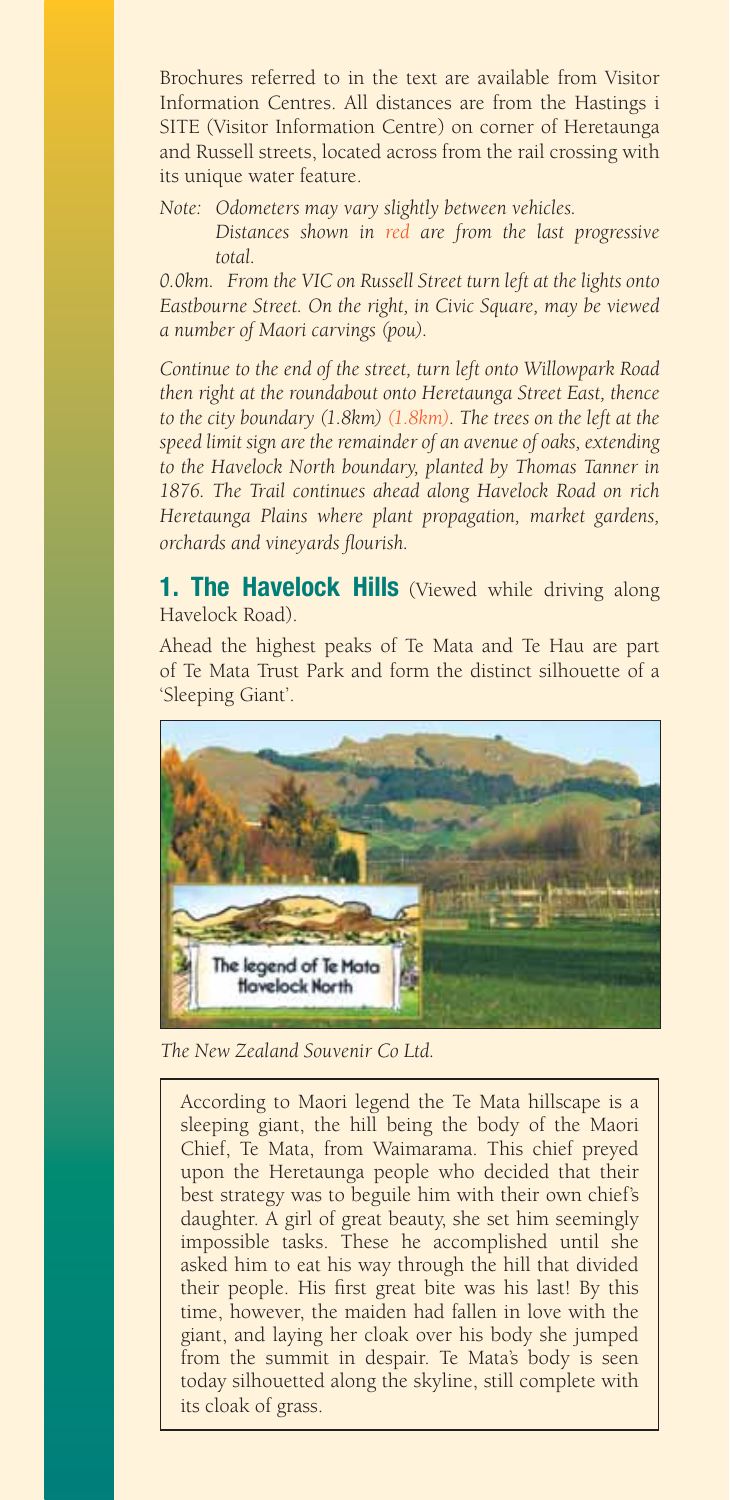*Approaching Havelock North, The Trail crosses the bridge (3.9km) (2.1km) over the Karamu Stream. This old bed of the Ngaruroro River once separated Hastings from Havelock North and today offers a pleasant walk along 'Parks' Reach' (Karamu Stream Walkway) to Crosses Road.* 

*Immediately after the bridge bear left at the roundabout onto Karanema Drive and pass the Mary Doyle Trust Life Care Complex and the BP service station. Proceed straight through the next roundabout at Napier Road.*

To the right is the colourful village centre, where it's distinctive clock tower also marks Havelock North i SITE. From here brochures are available for Havelock North Village Walk, Havelock North Architectural Drive and various local trails.

*Continue on Karanema Drive. The road then bears left onto Te Mata Road. Continue past Hereworth School (on the right), to the roundabout (5.6km) (1.7km) at Simla Avenue. The Trail diverts up Simla Avenue and then follows the ridge up Te Mata Peak Road passing the Taruna Essential Education training centre at #33 (www.taruna.ac.nz)(6.9km) (1.3km) to…….*



*Te Mata Trust Park Gates Ivan Hughes*



# **2. Te Mata Trust Park (9.3km) (2.4km)**

The walks that converge at the park entrance car park are strongly recommended as they pass through native and exotic tree plantings covering steep limestone and places of great beauty. Refer to Notice Boards and Te Mata Trust Park brochure. Driving on, the road passes The Peak restaurant (10.1km) (0.8km) and ends at the summit car park of Te Mata Peak (399m) (11.4km) (1.3km).

Here there is a plane table showing prominent landmarks and there are magnificent panoramic views that extend west to Mt Ruapehu and northeast to Portland Island off Mahia Peninsula.

*Returning down the hill turn right to rejoin Te Mata Road. The Trail now continues past award-winning vineyards (refer*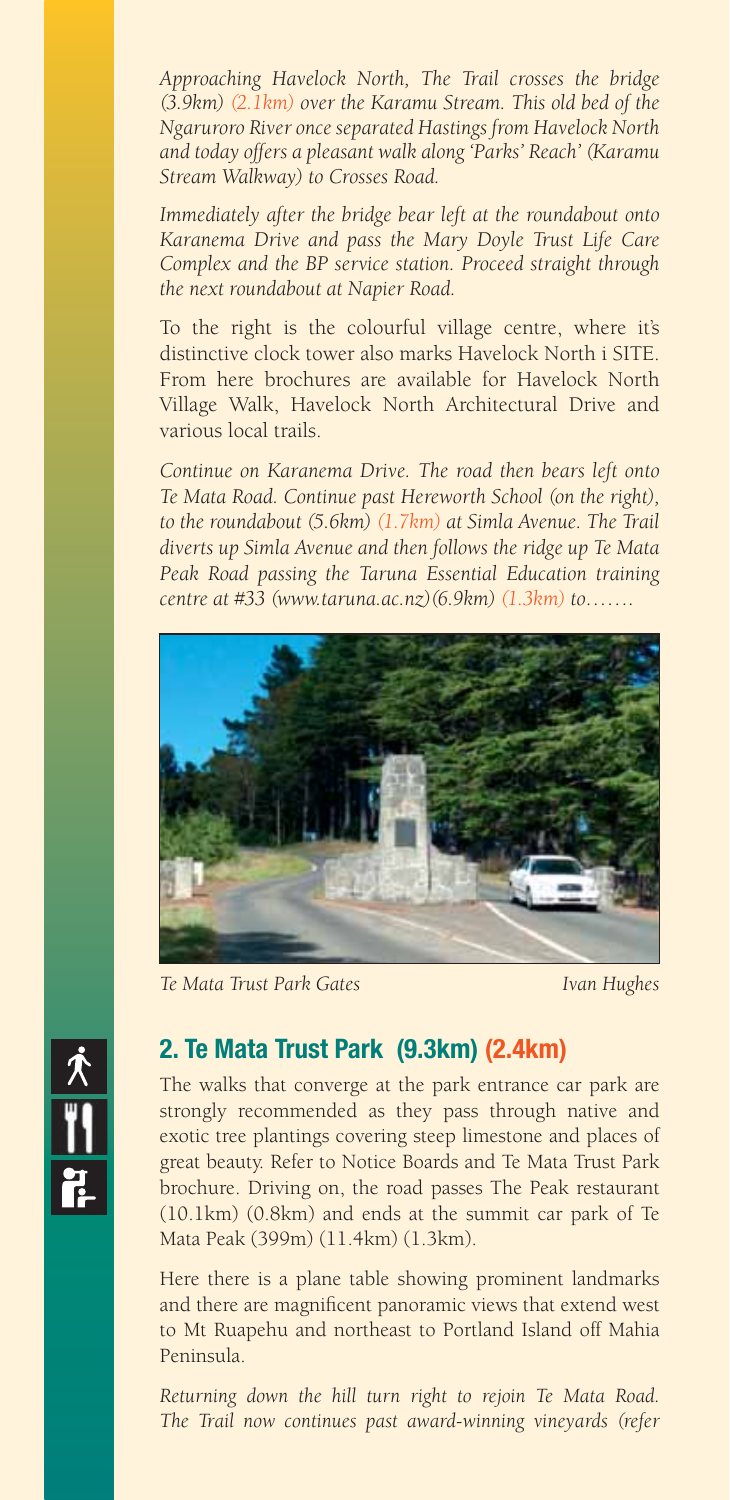*Havelock North Architectural Drive Heritage Trail) including Telegraph Hill, Black Barn and Te Mata Estate. Continue until the road joins Te Mata - Mangateretere Road (19.6km) (8.2km). Turn right onto Waimarama Road. Vistas open up of the lower Tukituki valley with vineyard and winery developments. View Craggy Range winery on the left. On the right, the tall limestone cliffs of Te Mata and Te Hau are popular with hang-gliders. Cross the Tukituki River over Red Bridge (25.1km) (5.5km), also known as Waimarama Bridge, which until the concrete structure was built in 1950, was a red painted, single lane, wooden bridge opened in 1904.* 



*Red Bridge built 1904 Alexander Turnbull Library*



*Red Bridge built 1950 Alexander Turnbull Library*

*Turn right then veer left up the hill identifying the road corner with the route to Waimarama. The Kahuranaki Road continues right to Elsthorpe.*

*The Waimarama Road continues past a water-bird haven, Lake Lopez (28.1km) (3.0km) to then cross Maraetotara River (29.1km) (1.0km). Turn right immediately after the bridge and follow Maraetotara Road up the valley alongside the tree-lined stream to….*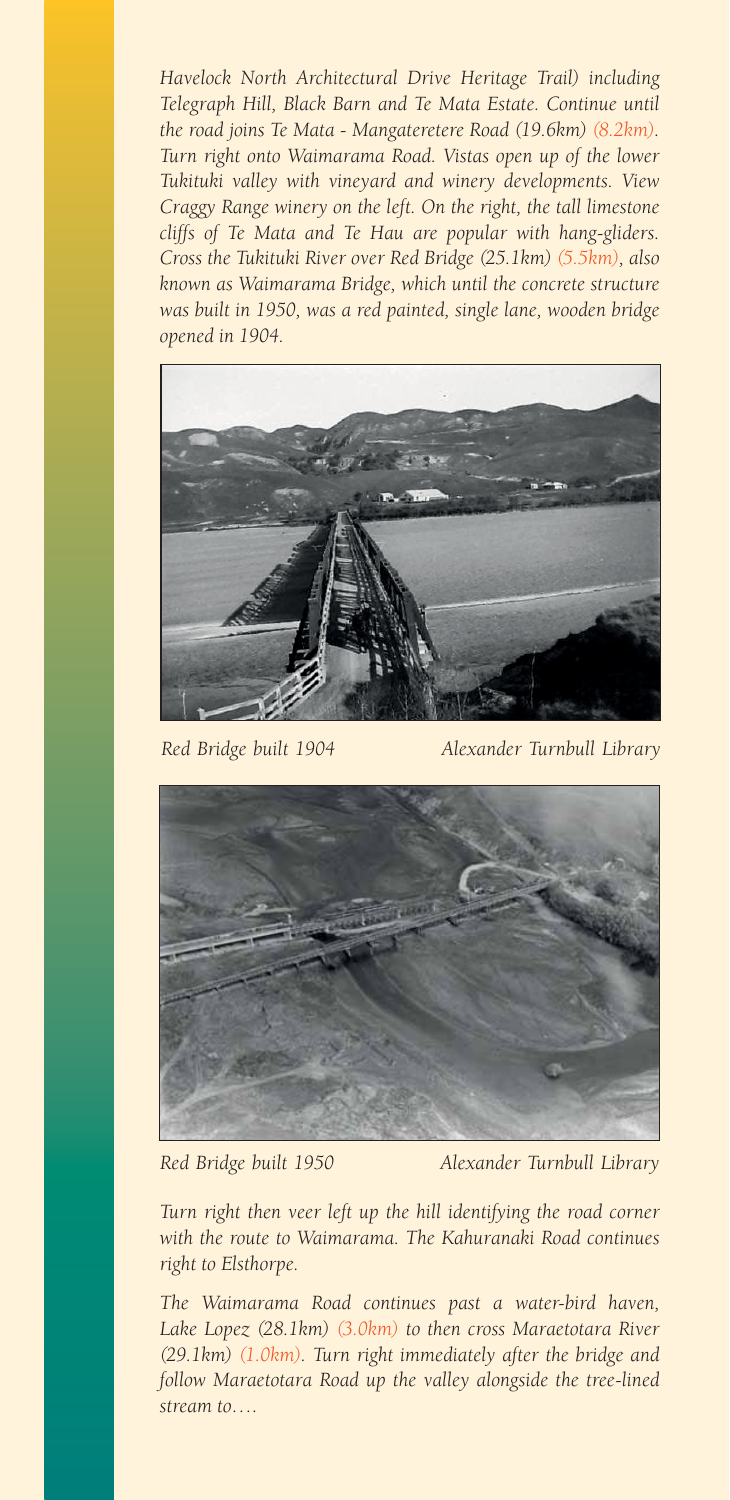

# **3. Maraetotara Falls and Heritage Walk (31.6km) (2.5km)**

With an upper catchment of higher rainfall and limestone geology, the Maraetotara River has a good sustainable summer flow. In 1922, urged by Rev Robert Waugh, local Presbyterian minister with an engineering interest, the Havelock North Borough Council built a dam on top of Maraetotara Falls to raise the head for a piped intake to a hydro-electric power station constructed downstream. A tree-shaded walk leads 10 minutes upstream (with access back to the road) to the falls and 20 minutes downstream through limestone scenery past the old turbine house and a surge tower. Power lines from here once swung across the Tukituki River and through The Gap beside Te Mata Peak to a transformer in what is now the i SITE building in the village. *(Refer Havelock North Architectural Drive Heritage Trail)*. **Note police signs to lock your cars.**



*Maraetotara Falls Ivan Hughes*



*Track to Falls, Maraetotara Ivan Hughes*

## **4. Mokopeka Hydro-Electric Power Station (33.0km) (1.4km) (Not visible from road).**

The Mokopeka hydro-electric power station was built by John Chambers in 1892. He studied electricity by correspondence before ordering equipment from London.

The canal and dam were built by hand. At first a 14HP generator lit the farm and powered a workshop. By 1912 he had enlarged the plant to produce 17 kilowatts at a standard 110 volts with the old generator retired to occasionally drive a water pump. Today this power plant is still working as 'probably the oldest operational station in the world' (IPENZ plaque).

*Continue on to pass the old Maraetotara School (40.4km) (7.4km) to…*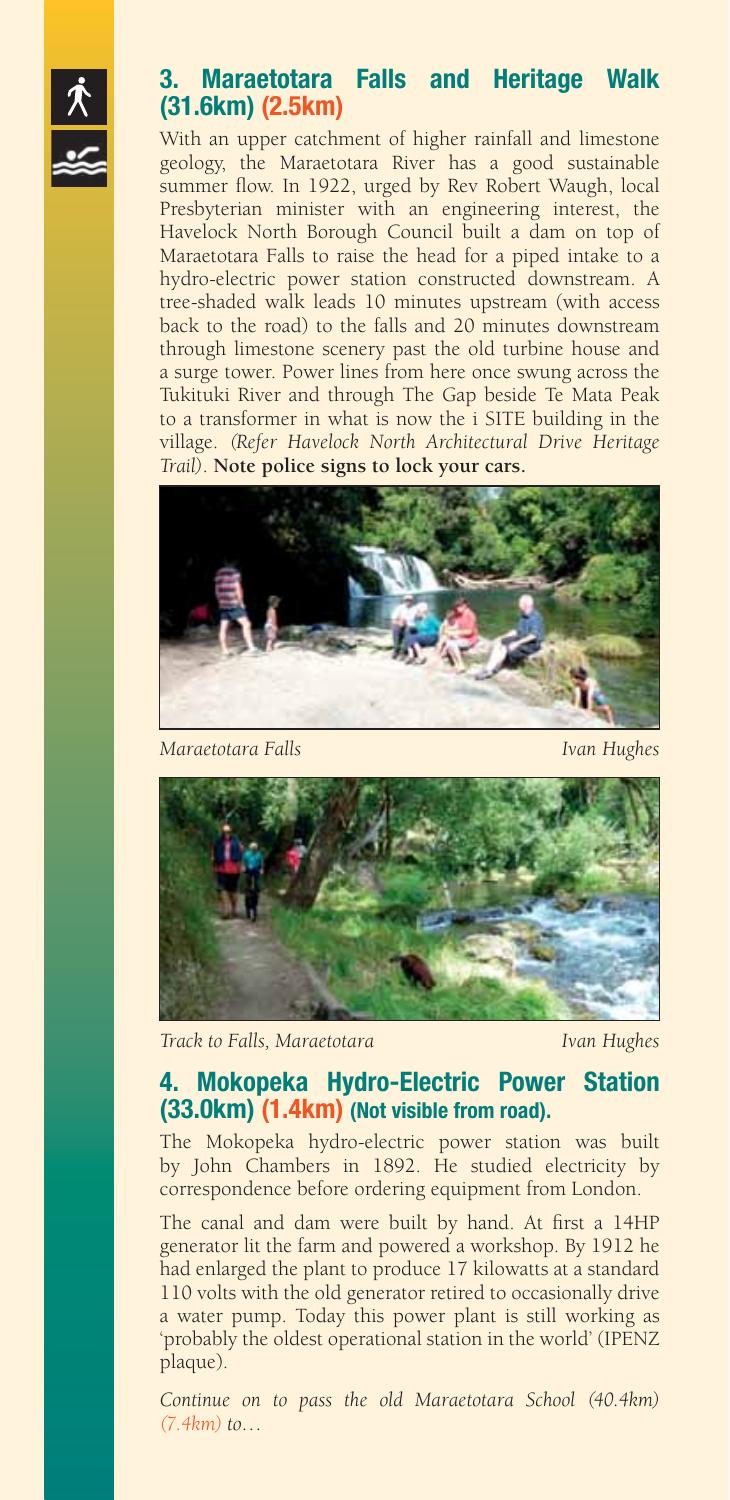

*Old Turbine House & Surge Chamber, Maraetotara - Ivan Hughes*

#### **5. Maraetotara Gorge Scenic Reserve (42.2km) (1.8km)**

This Department of Conservation (DOC) Reserve is in a deep valley with a picnic area and view point close to the road. A rough track south of the view point leads down to native bush and a small natural limestone arch crossing a stream.

This remnant bush, together with those at Mohi Bush and at the higher Maraetotara Scenic Reserve, serve as reminders of the old native forest that once covered this entire area. Pre European fire was an early factor in the forest's demise, as noted in local Maori legend. Subsequently a long history of storm damage followed by fire has been suggested by recent Hawke's Bay research. More recently timber milling has been a final act in the conversion to pasture by Europeans.



*Maraetotara Gorge Scenic Reserve Ivan Hughes*

*Driving up to the crest of the plateau, the Trail turns right onto Waipoapoa Road (45.6km) (3.4km). The Wairunga Golf Course (47.5km) (1.9km), opens over summer months with a \$10 green fee, see the honesty box. Phone (06) 874 6839 for reservations and permission to enter. From here there are wonderful views of Motu-o-Kura (Bare Island) and the Pacific Ocean. Some 200m further up the road is the entrance to.....*



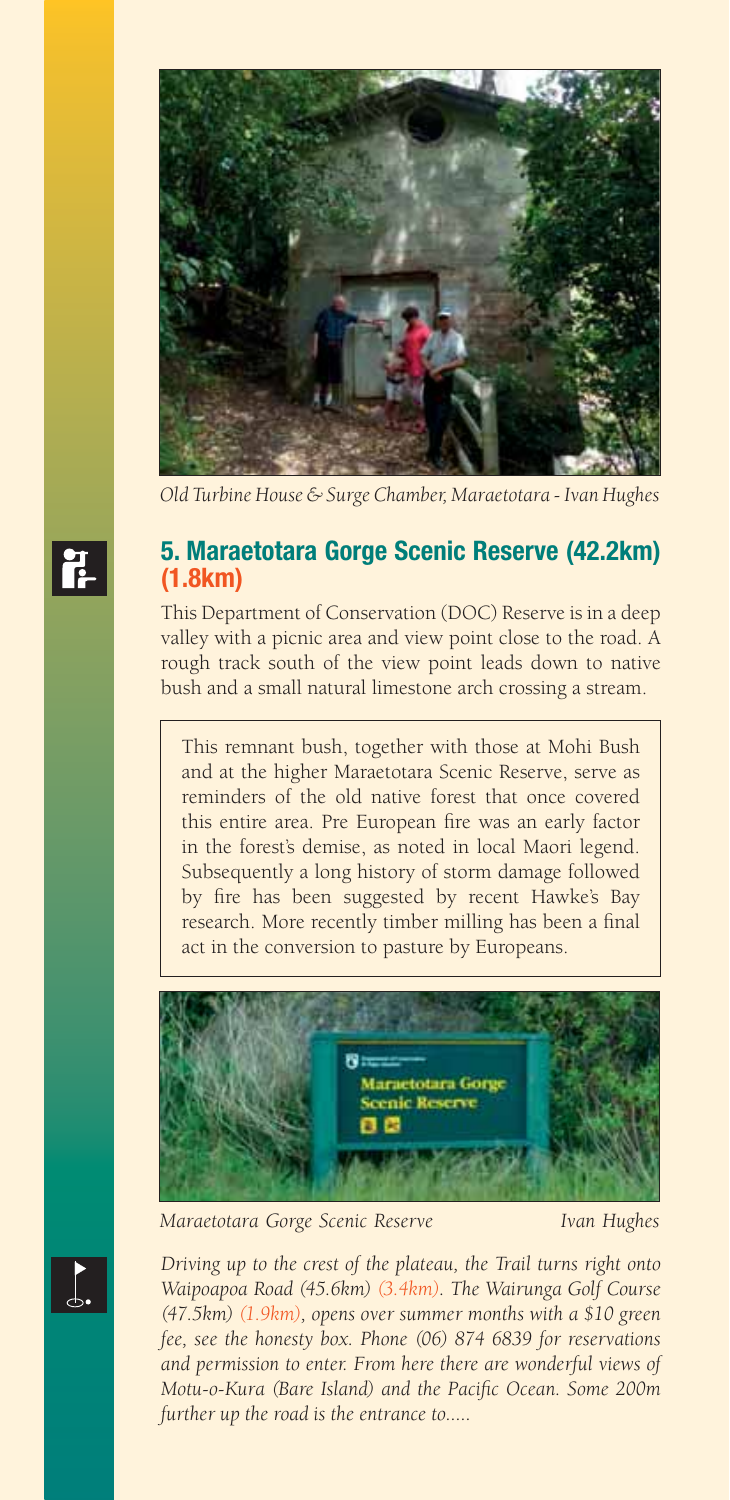

# **6. Mohi Bush Scenic Reserve (47.8km) (0.3km)**

Turn left through gate to grassed parking area. The longer of two walking tracks (allow 90 minutes) passes through a fernclad damp limestone gully. Regenerating native tawa is one feature of this once and toilets available.



milled reserve. Shelter *Mohi Bush Scenic Ivan Hughes Reserve* 



*Picnic Shelter, Mohi Bush Reserve Ivan Hughes*

Of note here is the giant (stinging) nettle, ongaonga, which can cause severe allergic reaction. It is the food plant of the Red Admiral butterfly. Almost wiped out by man's use of insecticides, this butterfly is making a comeback laying its eggs, one to a leaf, on the tips of stinging hairs. When the caterpillar hatches, it rolls the leaf over to



*Ongaonga (Stinging Nettle) Mohi Bush - Ivan Hughes* 

make a protected home with stinging hairs pointing in all directions, and feeds at night while predators sleep.

*Return down Waipoapoa Road to the intersection with Maraetotara and Okaihau roads (50.0km) (2.2km). Turn Right onto partly sealed Okaihau Road to the first slight right hand bend to….*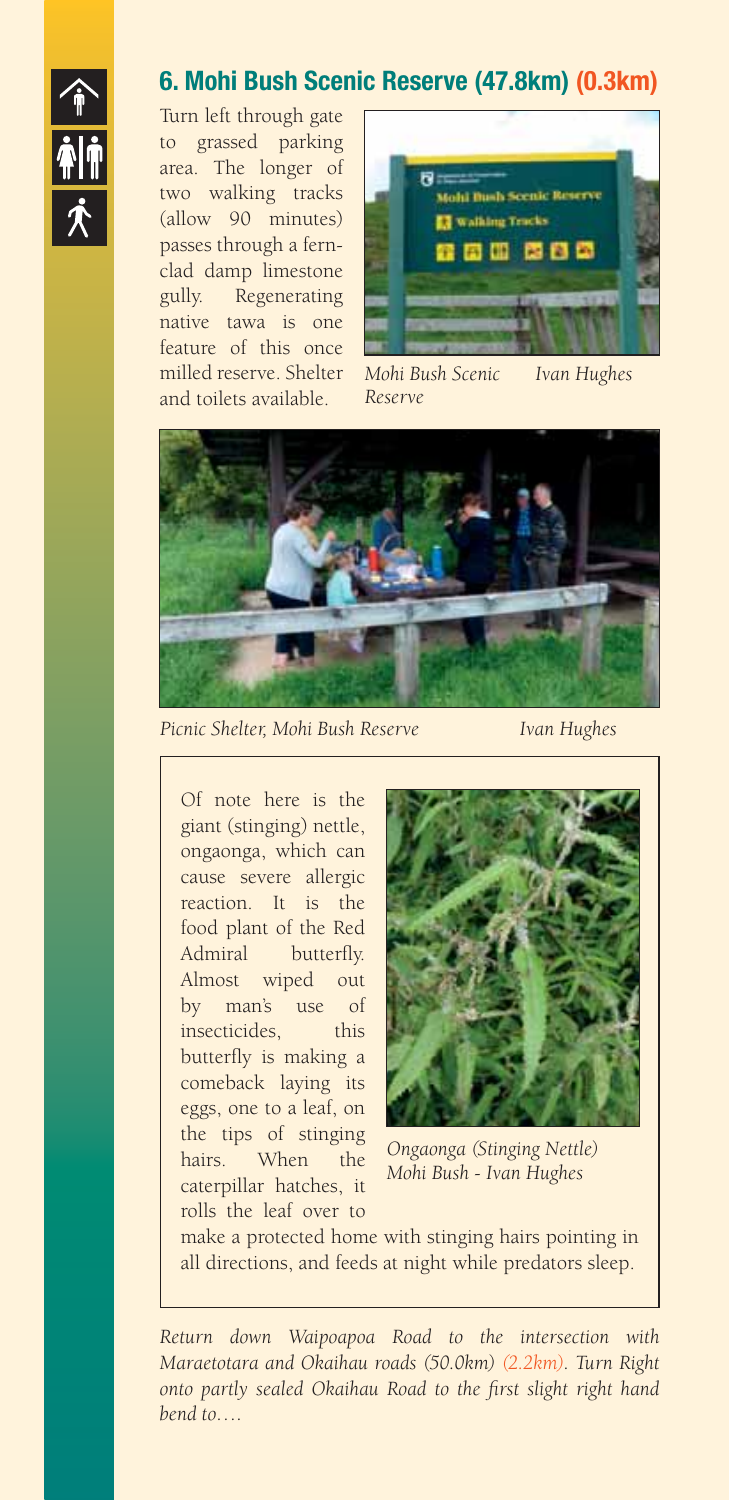# **7. Te Aratipi Station (50.9km) (0.9km)**

This was the site of at least two historic Maori battles. By the time missionary William Colenso came on the scene in the mid-1840s, the pa sites throughout the Waimarama area were deserted with only 80 to 100 Maori surviving.

The Waimarama area has been inhabited since man first settled Hawke's Bay. In the 12th Century, Toi arrived and one of his descendants, Rangitane, defeated the original people and occupied this coast.

Then came the period of 'The Third Settlement' when the Takitimu waka (canoe), captained by Tamariki-Ariki-nui, deposited Tutirangui-Wetewetoa, Tunui, Tuaitiki and Taewha at Waimarama, before sailing south. Taewha was a tohunga (priest) of makutu (sorcery) and he established a school to the southwest, called Maungawharau. One of his best pupils was Mahu from Wairoa whose exit examination was to turn someone to stone using his newly acquired powers. Unwittingly this turned out to be his niece Kurapatiu who was cutting flax in the lagoon. In separate incidents others were also turned to stone, and on the Kouipu Ridge, especially in misty conditions, limestone features may appear as people climbing a hill, some carrying children.

About 1550, Te Aomatarahi invaded Hawke's Bay from the north and defeated the Rangitane people. Defending first their Matanginui Pa and later the Rangitoto Pa, both of which had natural stone defences, they effectively hurled rocks down on their attackers taking a great toll. But things went against them, and after retreating to reform on the crest of Hakakino they were finally defeated. The victors, Ngati Kahungunu, settled in the area taking the women and by the late 1700s it is estimated that a thousand people lived in the numerous villages scattered along the greater Waimarama area.

In post European times Waikato Maori attacked Hawke's Bay with superior weapons. Traditional fortifications were of no avail and most Kahungunu fled to Mahia, but the Waimarama people who stayed fought a successful rear-guard action back up to Te Aratipi.

*Continue on to Cabbage Tree Flat Station #288 Okaihau Road (56.8km) (5.9km). (Some more unsealed road) to…..*

## **8. Matanginui Viewpoint (58.0km) (1.2km)**

This is further along Okaihau Road just beyond a spectacular gap. Maori defences occupied the summits of the flanking hills. The northern pa had buttresses of shaped fitted stone, a fortress such as built by European Iron Age man. The other pa, Rangitoto, was located by the present site of the television translator.

The views from Matanginui over the Pacific Ocean include Motu-o-Kura (Bare Island) and the present seaside resort of Waimarama.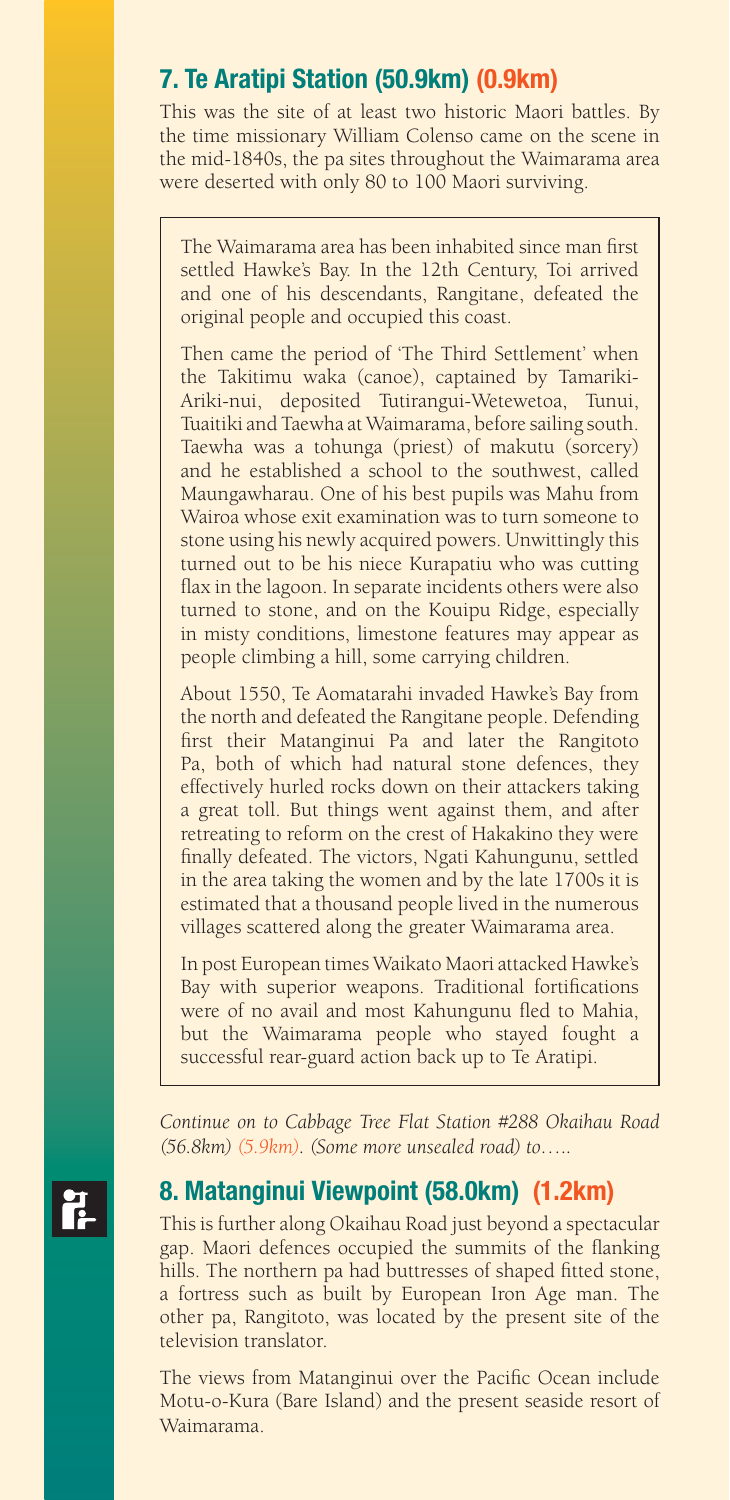

*Motu-o-Kura Island Jim Watt*



**View of Waimarama** *Ivan Hughes* 

# **9. Motu-o-Kura (the island of Kura)**

This is where, in earlier days, the Waimarama people would take refuge during tribal attacks. With no water supply on the island the attacking force might wait for thirst to take its toll. However, rising to just such an occasion, Maori legend has a magnificent woman swimmer, Kura, diving to obtain fresh water from a seabed spring to the southwest of the island. This spring, Nga puha ake o te ora, or 'The Burp of Life', still exists today as a bubble of fresh water on the sea floor.



*Okaihau/Waimarama roads junction Ivan Hughes* 

*At the bottom of the hill (59.5km) (1.5km), turn right to Waimarama to enjoy a beautiful surfing beach and a park-like domain. You could take a 5km detour up the no exit Te Apiti Road to #498, a 15th Century ancestral and archaeological site. For further information contact phone 021 057 0935.*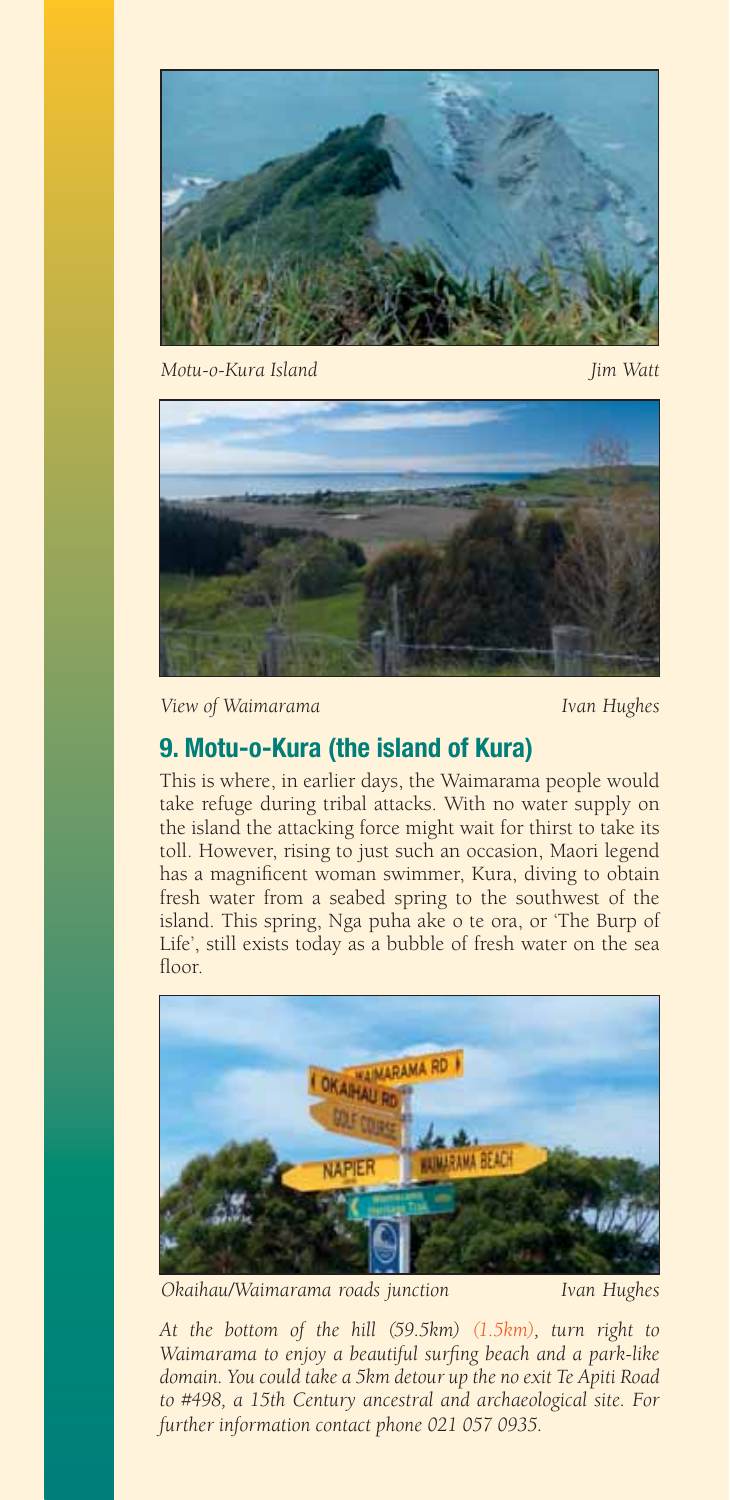





*Waimarama Store Ivan Hughes*

*Turn left at the domain sign to the store (60.4km) (0.9km) where Waimarama walk brochures are available. Then right onto Moori Road (60.8km) (0.4km) to the Waimarama Domain where beach access, car parking, public toilets and the Surf Life Saving Patrol are available.* 



*Phoenix Palms, Waimarama Domain Ivan Hughes*

**Swim only between flags on beach, if patrol is on duty. Lock cars.**

*Proceed through the avenue of Phoenix palms to the beach-side Paparewa Reserve. Note that the domain gates are closed every day at dusk.* 

For use of boat ramp, phone caretaker Walter Broadman (06) 874 6731.

At the south end of the beach at the car park with beach access, (62.6km) (1.8km) is the start of a long rock-hopping



*Waimarama Beach and Bare Island Ivan Hughes*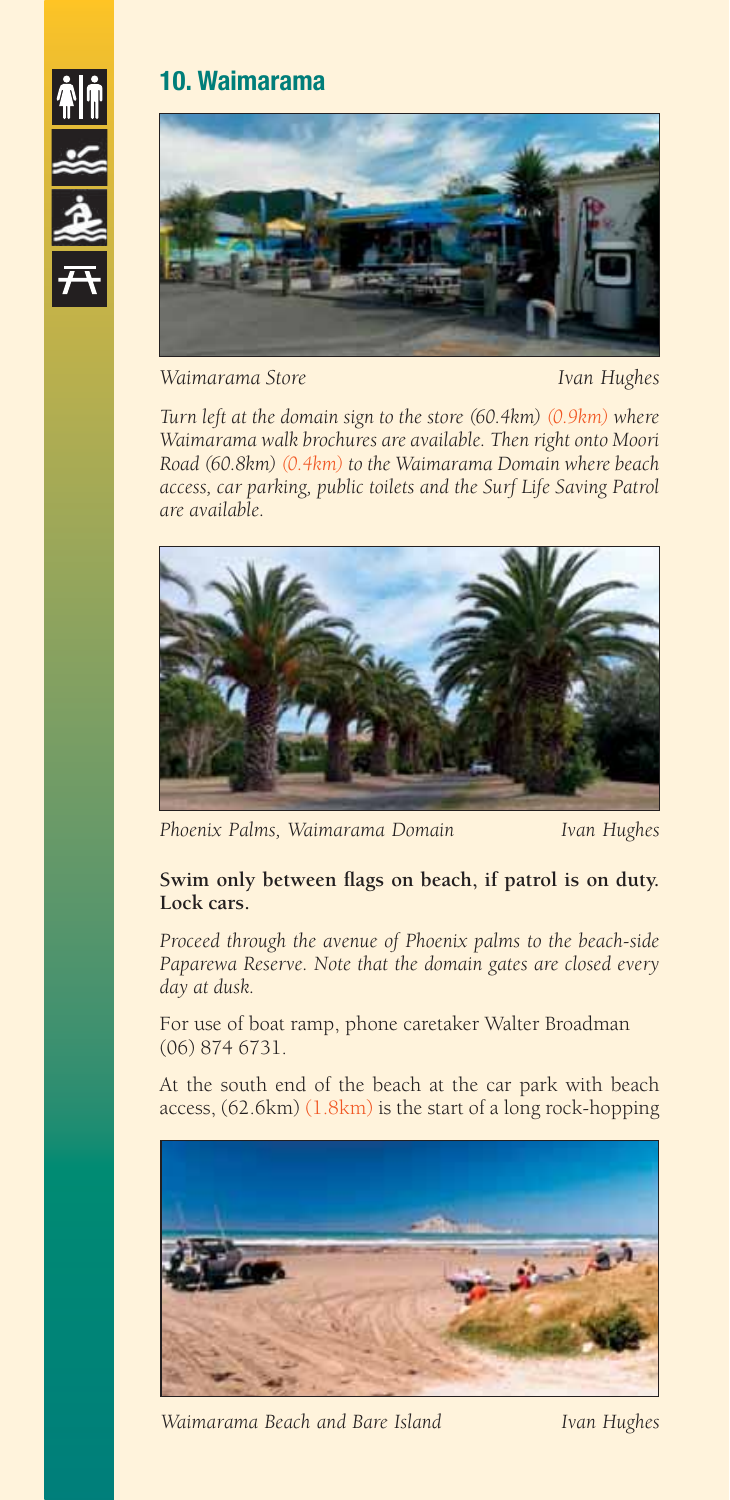walk south along the coast to Karamea (Red lsland), 'a rock-collector's delight'. Cray Bay at the halfway point is an interesting destination for the less agile. Allow 6-7 hours for a return walk. Time your visit to be at Karamea at low tide. **Note that tides are one hour earlier than Napier.** 

On the beach near the Kuku Rocks the Takitimu waka (canoe) was beached using skids of totara logs. Two stones remain that are said to be those that were used to anchor the canoe.

The landward one, Taupunga, is located up the beach nearer the present domain. The name 'Taupunga' is also that of the wharenui (meeting house) at the present-day Waimarama Marae.

At the Kuku Rocks and before the days of road transport, European settlers loaded bales of wool from wagons onto whaleboats. These were then rowed out to a waiting coastal steamer belonging to Richardson's Shipping Company of Napier.

*Returning back along Harper Road, (Note: Toilets at (63.2km)) to rejoin Waimarama Road at the bridge (65.0km) (2.4km).*

*Proceed past the fire station and stay on the main Waimarama Road, noting the turn-off to the cemetery (graves of well-known entertainer, Bruno Lawrence and the Gillies and Mohi families). Continue on and pass, on the right, the marae, school (down side* 



*Waimarama Marae Ivan Hughes*



*Waimarama School* 

*Ivan Hughes*



*St Mark's Church, Waimarama* 

*Ivan Hughes*

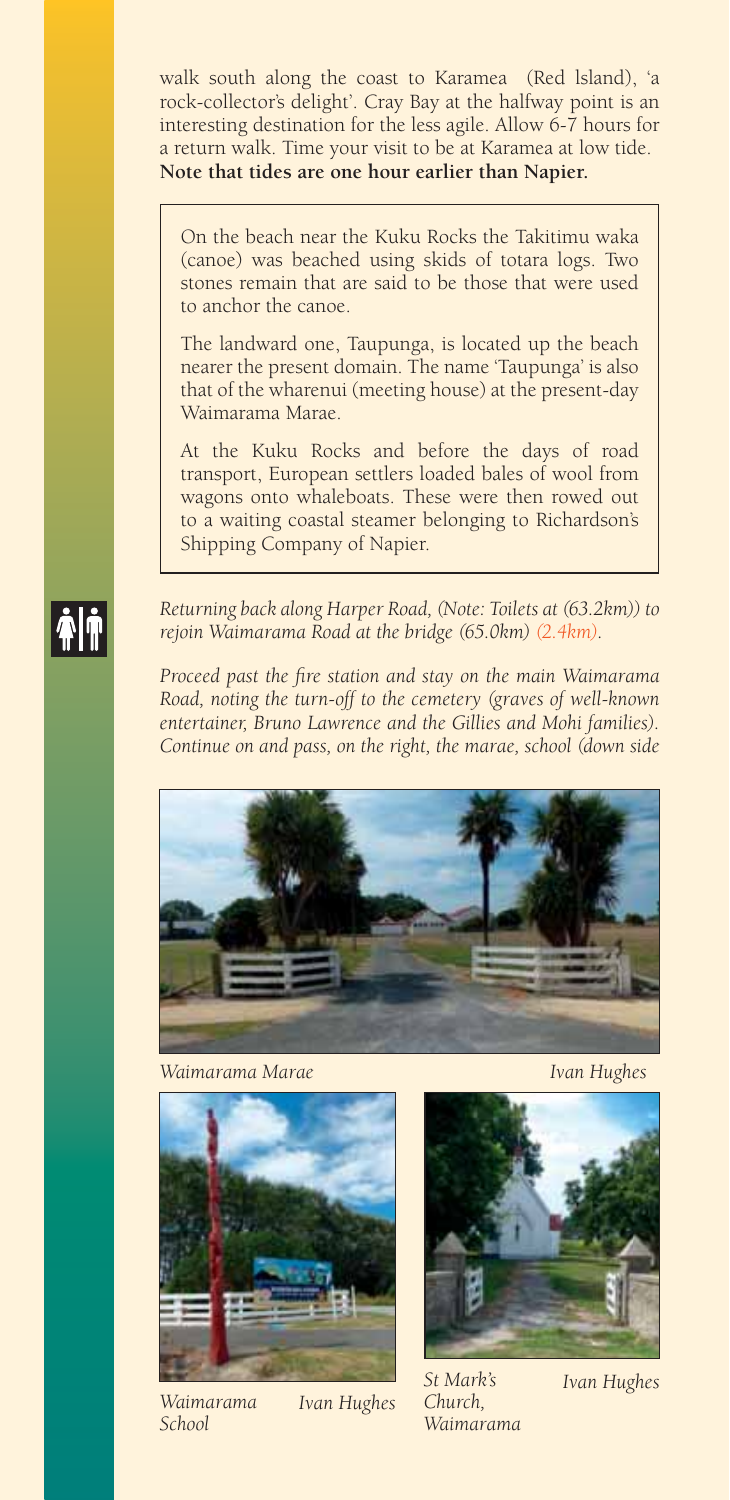*road) and the church of St. Mark, built 1917. Follow the road up the hill to a point where, looking back to Waimarama, there is a fine view of Motu-o-Kura (Bare Island) and the Waimarama coast.*

*Continue on Waimarama Road to Waipuka Road (71.4km) (6.4km) where you may take a 2.3km diversion to see a life-style development and grand views of the coastline. Continue to Ocean Beach Road (76.5km) (5.1km) and turn right. Continue to …..*

# **11. Ocean Beach Lookout (80.7km) (4.2km)**

With beach views to the north, and sighting of the private Cape Sanctuary Reserve, Ocean Beach is another fine surf beach with public toilets available.



*Ocean Beach from Lookout Ivan Hughes*

#### **Please take special care if you drive down the steep narrow road to the beach, 'down' traffic should give way to 'up' traffic).**

Two beach walks are available:

- South along the beach to Waimarama (7.5km one way). Choose low tide. Allow 4.5 hours return.
- ii. North along the beach to Whakapau Bluff (8km one way; allow 4.5 hours return). Whakapau

 Bluff prevents easy access to the stretch of coast north to Cape Kidnappers, although locals know of an offshore reef/sandbar that can be waded to at low tide if no surf is running. Between the bluff and the cape is the site of William Morris' 1838 Rangaiika whaling station, the boiler from the wreck of the 'Go Ahead' (1887) and two rock arches.



*Ocean Beach looking south Ivan Hughes*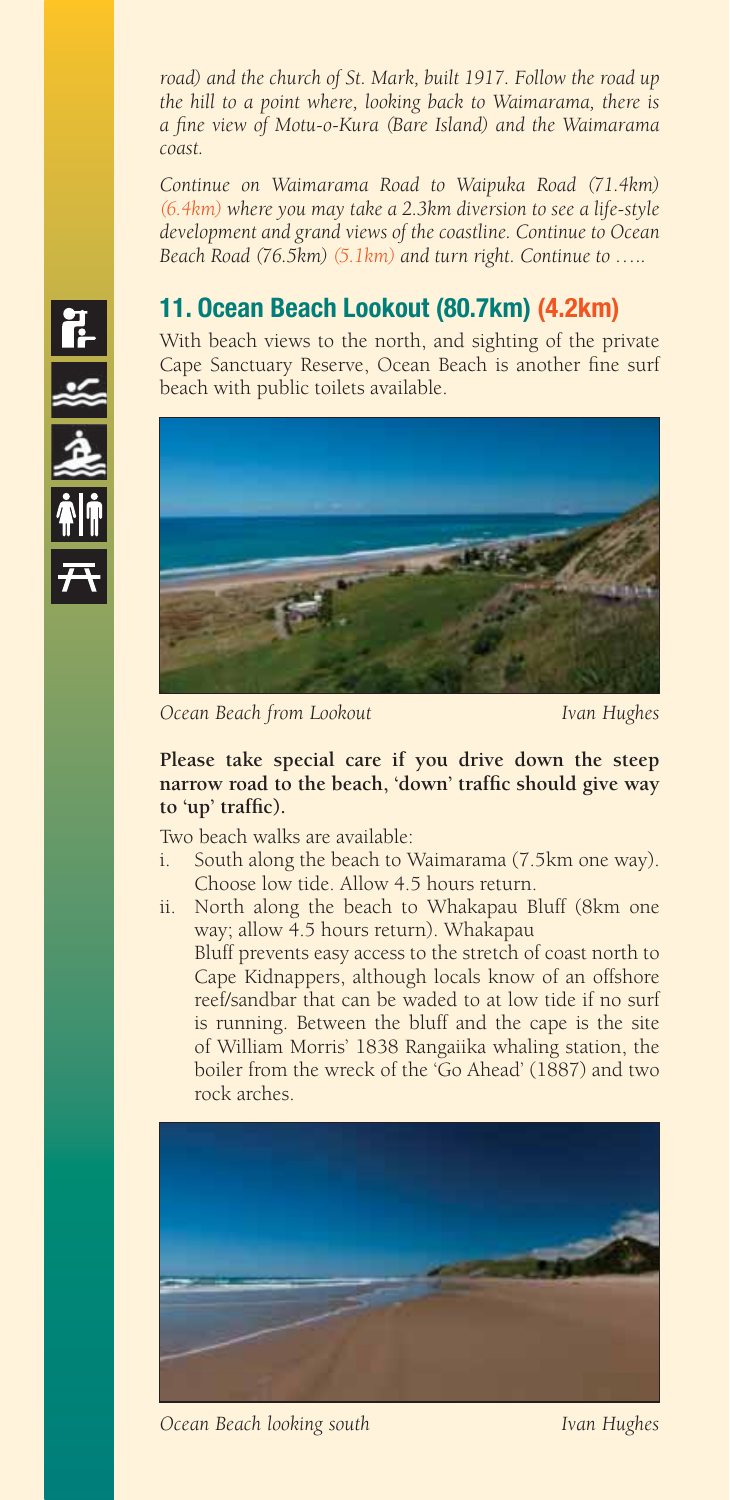#### **Early Settlers of Ocean Beach.**

Francis and Annie Bee arrived at Port Nicholson, Maori name Poneke, now called Wellington Harbour, on the ship 'London' on 1st May 1842, landing on Petone Beach after a passage taking five and a half months (165 days).

The Bees settled in Wellington, setting up a bakery and attempting to establish a flour mill. They then bought the Nelson Inn, Wellington, managed successfully by Annie. Francis was keen to change his direction and after an unsuccessful venture to the goldfields of Australia, returned to Wellington where he used the savings from the hotel venture to purchase a flock of 200 merino sheep. He then drove this flock north along the east coast of the North Island to Ocean Beach where he leased 12,000 acres (4,856 hectares) of the Waipuka Block from the local Maori. Annie then joined Francis, sailing up the coast on the schooner 'Salopian' and landing on the desolate Ocean Beach. The farming was successful though tragedy struck when their young son, Frank, was drowned in the Waingongoro Stream and swept out to sea.

Farming of the Waipuka run continued for about ten years until the lease was due to run out and the family decided to move to Havelock (now Havelock North) where for a time they ran the Havelock Hotel sited where St Columba's Church is today.

#### **12. Cape Sanctuary**

Cape Sanctuary, of 2,500 hectares, is set apart by a 10.6km predator proof fence stretching across Cape Kidnappers from Clifton to Ocean Beach. It is New Zealand's largest privately owned and funded wildlife restoration project. The owners share a long-term vision, beyond their lifetimes, with many volunteers, to restore the coastal communities of land and sea birds, reptiles, invertebrates and plants that would once have existed there.

*Returning to Waimarama Road (86.1km) (5.4km) the Trail passes on the left Maraetotara Road, which had been followed earlier and proceeds back westward over the Maraetotara River bridge toward the Tukituki River. At the Mount Erin (490m) viewpoint are further views of the Tukituki valley and Te Mata Peak. At the bottom of the hill, (90.0km) (3.9km) turn right, and just prior to the Red Bridge turn right again onto Tuki Tuki Road (91.0km) (1.0km). Proceed 1.5km to view, on your right, and only from the road…..* 

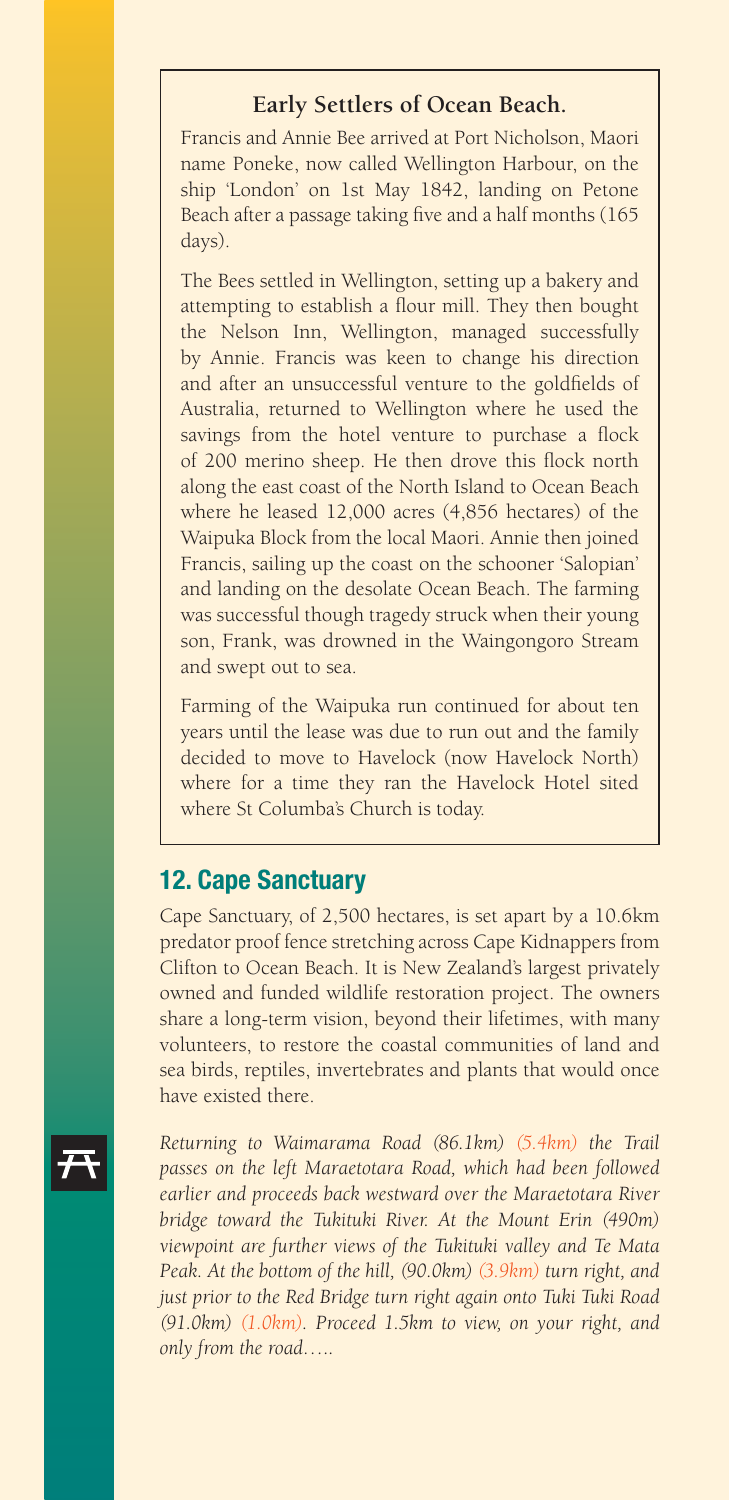# **13. Belmount Homestead (92.5km) (1.5km)**

Architecturally designed by William Gummer this was the original Craggy Range homestead built for William van Asch. The van Asch family moved from the upper Waitotara Valley and purchased 3,700 acres (1,497ha.) of Tuki Tuki Station in 1913. Gummer had designed 'Tauroa' for the Chambers, friends of William van Asch, (See Havelock North Architectural Trail) and was engaged by William to design a grand home for the van Asch family. The building was completed towards the end of 1918. Felix Campbell purchased the home in 1948 and renamed it 'Belmount' after the family home in Ireland. The present owners, son and daughter-in-law of Felix, make the facilities available for group functions. For arrangements phone (06) 874 7836.



*Belmount Homestead Ivan Hughes*

**NZHPT** 

# **I4. Tuki Tuki Homestead (96.8km) (4.3km)**

Originally built about 1878 by William Nelson as 'The Lawn' at Mangateretere during the 1890s the house was left empty with a reputation of being haunted by a female ghost. In 1900 it was purchased by Stewart Scrimgeour, loaded onto sledges and towed across the river to this site by two of Pilcher Brothers' steam traction engines - quite a feat for those days. Because ghosts cannot cross running water the house was no longer haunted. It became the home of Alan 'Tuki' McLean and subsequently the Brownlie family (Maurice, Cyril and Laurence of 1920s All Black fame) then the Coop family who, after it was destroyed by fire in 1994, built a similar but modern home designed by architectural designer, Rob Singleton, on the same site.



*Tuki Tuki Homestead Don Trask*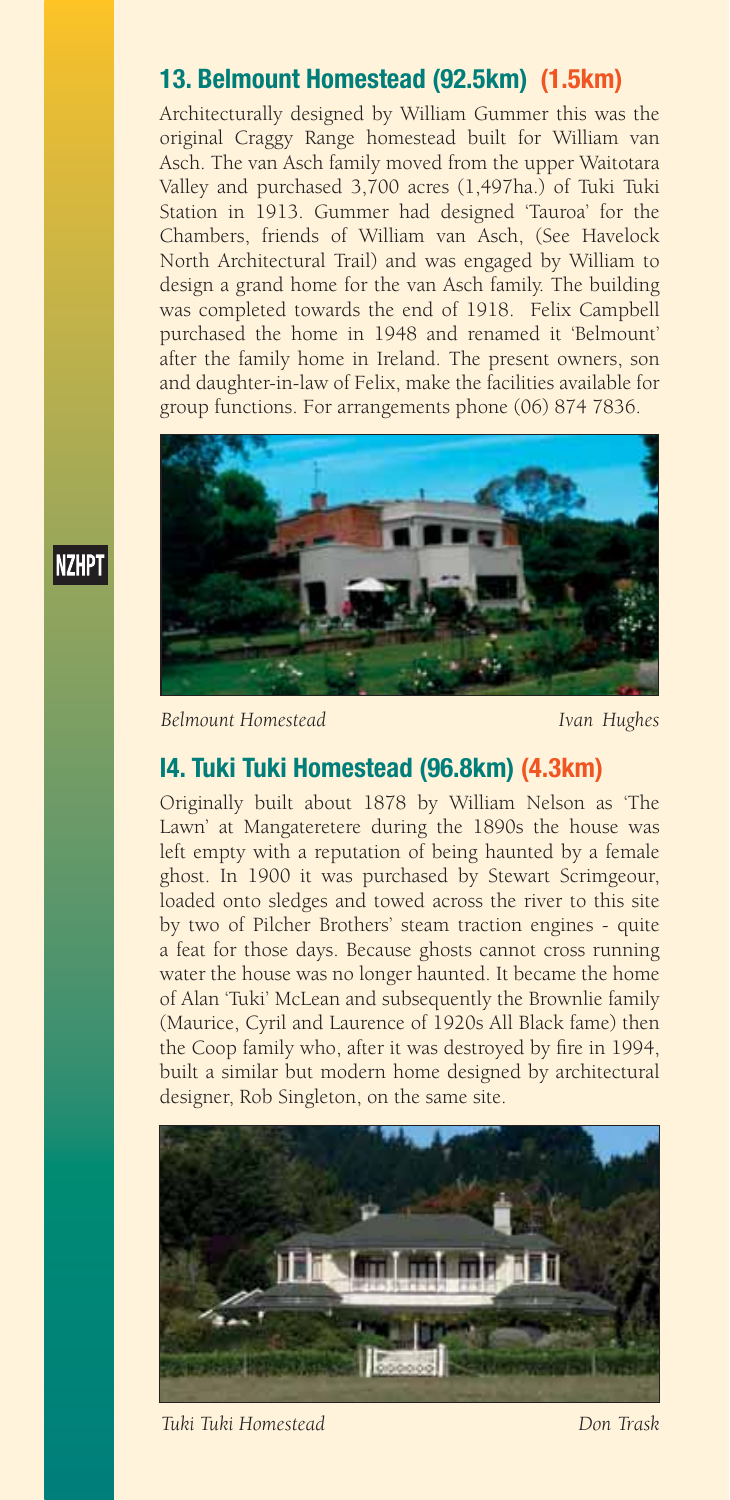*The road climbs to 'The Havelock Hills Viewpoint' (98.0km) (1.2km), crosses a ridge and then a view opens to the west, of the fertile expanse of the Heretaunga Plain, which was mainly swamp in 1850.* 

*Continue along Tuki Tuki Road, note the Waiana Station dry stone fences on left at (98.5km) (0.5km), and turn right onto Raymond Road (102.7km) (4.2km) to....*



*Te Mata View Don Trask*

# **15. Clive Grange (103.2 km) (0.5km)**

On the right amongst the trees was a house built by James MacFarlane in 1904. This was a grand home, the lower floor consisting of bricks fired on the property. By this time the earlier Clive Grange homestead owned by Sir George Whitmore in Haumoana had been cut off from the old Joseph Rhodes' property and MacFarlane also named his new house 'Clive Grange'. In later years this was owned by the Paxie family but was left unoccupied, though furnished, for some years and burnt down on 25 January, 1975.



*MacFarlane's 'Clive Grange' Alexander Turnbull Library*

Also on the right at the top of a hill (103.7km) (0.5km) is the home built for Dr Raymond, for whom Raymond Maternity Annex in Waipawa and this road were named.

An interesting innovation is the Parkhill subdivision, on the right, where private house sites have been introduced into the midst of a vineyard.

*Turn right at the Haumoana School (104.4km) (0.7km) onto Parkhill Road then right onto Home Road where you will observe the extent of the subdivision. At the loop (105.9km) (1.5km) return to Haumoana School then continue ahead on Parkhill Road.*

*Note the vineyards and intensely cropped land. At the next intersection turn left then right to cross Black Bridge, formerly known as Tukituki or Grange Bridge which, until the concrete*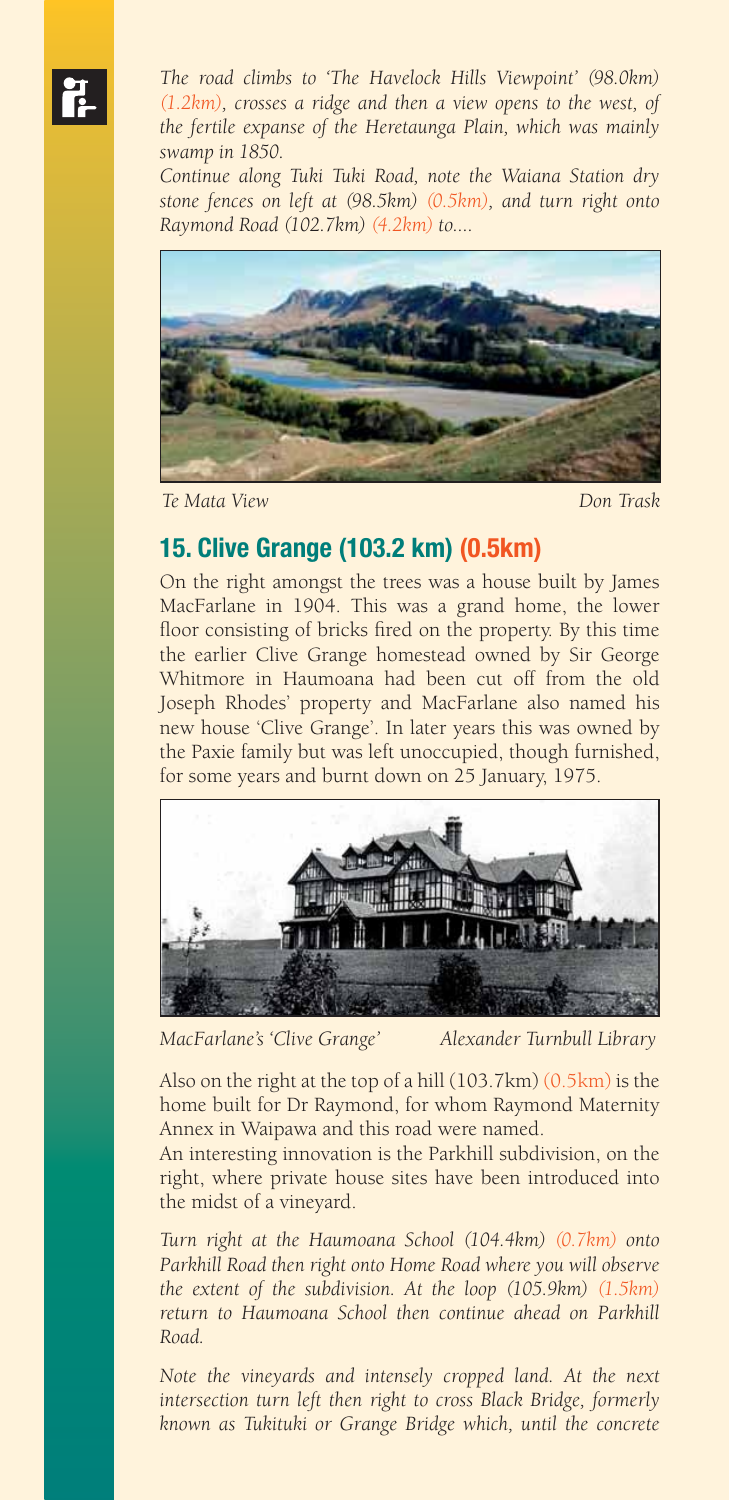*structure was built in 1956, was a black painted, single lane, wooden bridge opened in 1888. At the next roundabout (111.9km) (6.0km) turn left onto Lawn Road.*

*Almost immediately on the left is the entrance to Matahiwi Marae (112.1km) (0.2km). Follow a long driveway back towards the Tukituki River. This is one of 17 marae in the Te Taiwhenua o Heretaunga district.* 

# **16. Matahiwi Marae (112.6km) (0.5km)**

This marae was originally sited closer to the mouth of the Tukituki River but flooding caused it to be relocated to this site. In 1936 the section that Matahiwi now occupies was gazetted as a Cemetery and Building Reserve. This was a Greenfield project. The first building was erected in 1965, then in 1977, with John Hadfield as chief carver, a beautifully carved meeting house (wharenui) was commenced and opened by the late Maori Queen, Te Arikinui Dame Te Atairangikaahu, in 1980 to replace an earlier one destroyed by fire in 1946. The wharekai (eating house) was built by workers from Whakatu freezing works after it closed in October 1986. The opening of the wharekai was celebrated in 1988. The marae tells the story of Maui, his four older brothers and his mother and father. The top of the central pole depicts the Hook of Maui (Te Matau-a-Maui) which is the Maori name of nearby Cape Kidnappers. The first Matahiwi was the original burial place of the famous chief Kurupo Te Moananui in 1861.

Visitors are welcome by arrangement. Please contact the custodian, Georgina Taylor, phone (06) 870 0741 or Mr T. Mulligan, e-mail tommulligan@xtra.co.nz



*Matahiwi Marae Don Trask*

*Return to the road and turn left. Further along on the right is an older home…*

# **17. Exmoor (114.2km) (1.6km)**

Once home of the Tucker and Agnew families until it was converted to a government horticultural research centre in 1971, 'Exmoor' is now again in private ownership. An amazing camera museum collection is based here.

Visitors are welcome by arrangement, phone (06) 21 109 06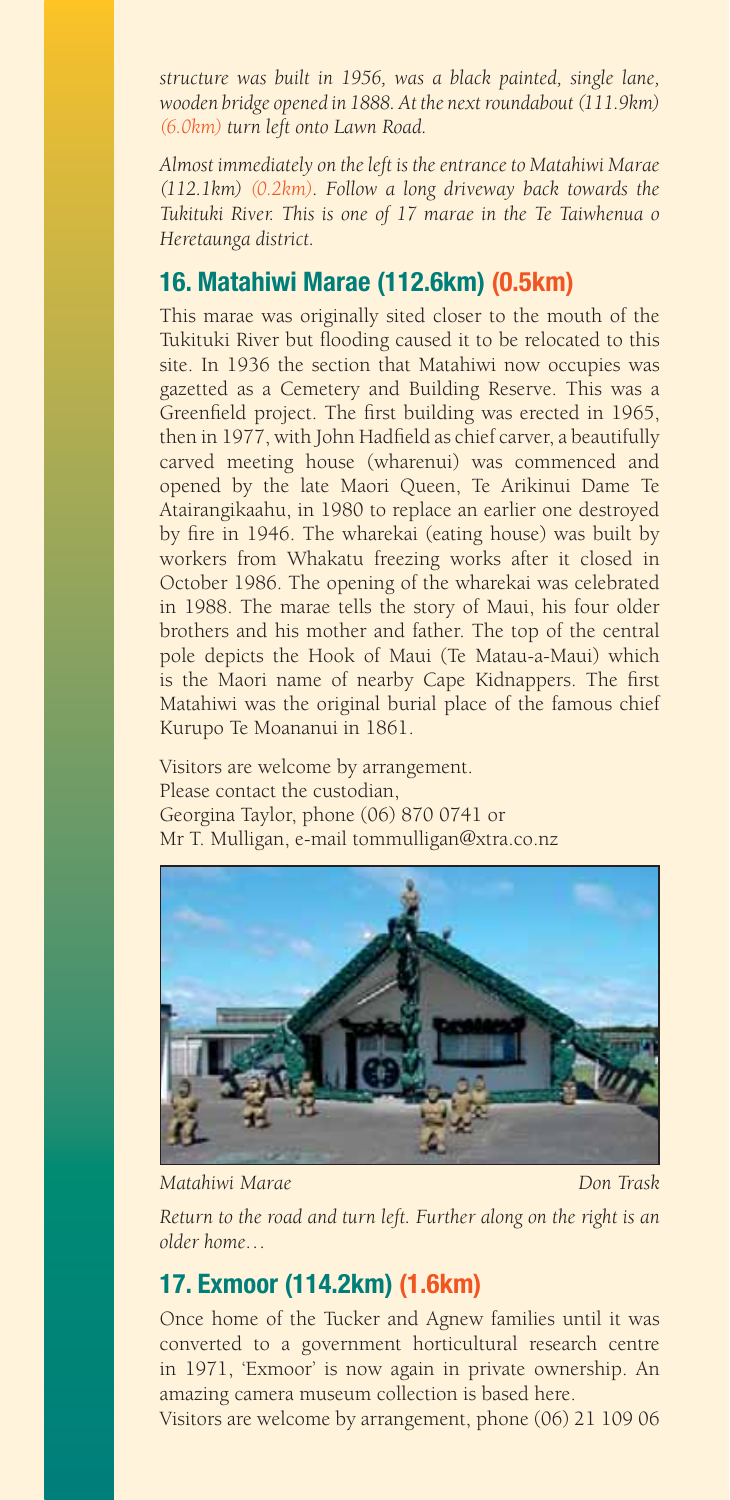#### **18. The Lawn (115.0km) (0.8km)**

On the right, at #185 was the original 32 roomed house built by William Nelson and named 'The Lawn' after his ancestral home in Warwick, Warwickshire, England. The house was originally sited a short distance to the west against the advice of Mr Powdrell a local resident, who warned Nelson the area was subject to flooding. A flood shortly after necessitated a shift to this site. The same house was relocated across the Tukituki River as the original Tuki Tuki Homestead. (See previous reference at 96.8km Site 14).

*Proceed to the next roundabout (115.7km) (0.7km) and turn right onto Pilcher Road then left onto State Highway 2 at Mangateretere School (116.7km) (1.0km). Continue towards Hastings to, on left…..*



*'The Lawn'* Faulknor Family

## **19. Waipatu Marae (119.1km) (2.4km)**

Waipatu Marae, opposite Bennett Road, is the site of the first Maori Parliament sitting in 1892. The wharenui (meeting house), which is called Heretaunga, first stood at Pakipaki before being moved to Pakowhai and in 1875 to its present site at Waipatu. The ancestor and tekoteko (carved figurehead) of the wharenui is Tamatea Arikinui the commander of the Takitimu waka (canoe) which was built in Samoa, sailed to Tonga, Fiji, Tahiti and the Cook Islands before arriving in Aotearoa about 300 years later. The three

hapu (secondary tribes) of Waipatu are Ngati Hori, Ngati Hawea and Ngati Hinemoa. It has an urupa, (cemetery) an Anglican Church - St Matthew's, Kaumatua (older person) flats, tennis and netball courts, Aunty's (organic community) Garden, a Kohanga Reo (pre-school) and home of Tamatea Rugby and Netball Clubs.

*Continue on Karamu Road to, on right …..*



*St Matthew's Church, Waipatu Marae - Rev Numai Tomoana*

#### **NZHPT**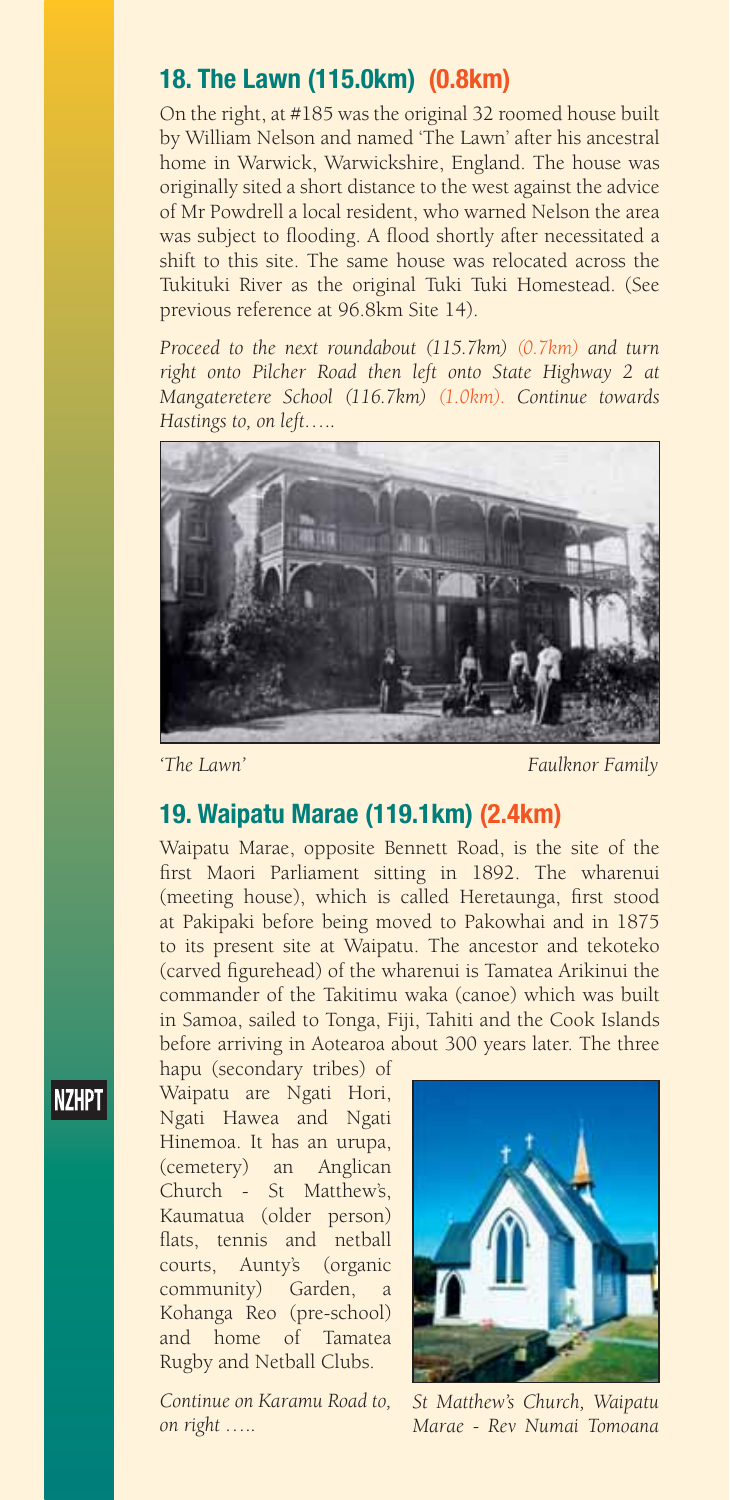

*Waipatu Marae Don Trask*

#### **20. Hawke's Bay A&P Society Showgrounds (119.7km) (0.6km)**

This is the home of the Hawke's Bay Agricultural & Pastoral Society Showgrounds at Tomoana.

In 1863 the then HB Agricultural Society's first show was held in Danvers'paddock in Havelock North. For a few years the society was involved with shows at Waipukurau, Meeanee and West Clive. In 1872 it became the HB Agricultural and Pastoral Society and the name and show month have since remained unchanged.

By 1874 the show was held at its own facilities in central Hastings where the present police station now stands. In 1878 the society purchased land where the present Hastings Racecourse is and for the next 46 years, with the exception of the war years, the show was staged here.

The society's next move was in 1911 when it purchased land from William Nelson at Tomoana. However, the shows continued at the racecourse until 1925 when it was decided to move to the present venue. Expansion at Tomoana continued and in 1933 a further parcel of land, including Waikoko Homestead and grounds, including the lake and gardens, were added.

The present grounds, consisting of approximately 100 acres (42 hectares) with its many buildings and facilities, are wellplaced for accommodating events such as Festival of Lights, Farmers' Market, Horse of the Year and many community activities. Within the showgrounds is ….

#### **21. 'Waikoko'**

In 1884 William Nelson, whose first wife died tragically at 'The Lawn' in 1883, bought a property, 'Maxwell Lea', from Robert Wellwood, first mayor of Hastings – 1886-87, which he re-named 'Waikoko' and moved in with his second wife. The original entrance to Waikoko was off Karamu Road through a fine avenue of trees but was later moved to Kenilworth Road.

Magnificent gardens and a lake were developed and became a



*Autumn Tones, Waikoko Ivan Hughes*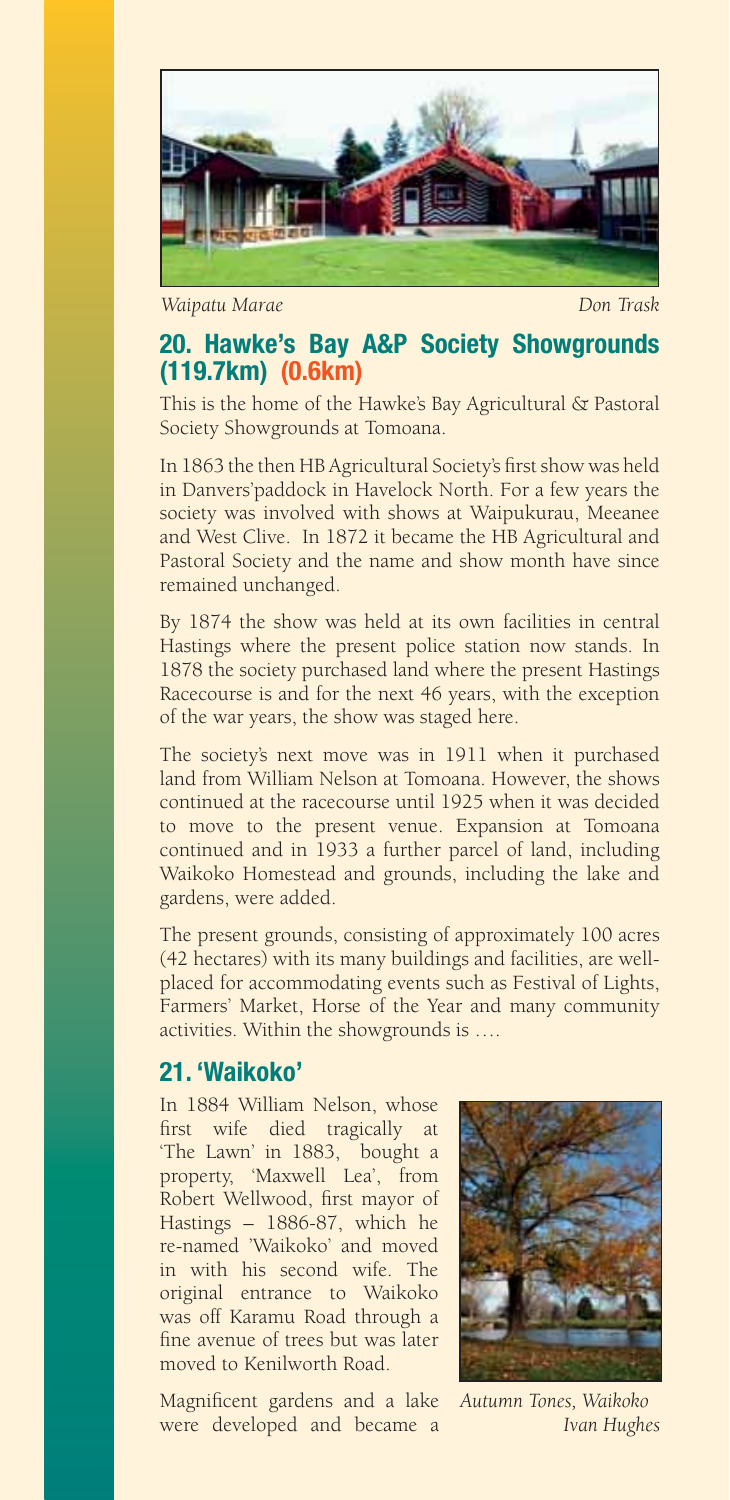showpiece. Unfortunately the homestead, which was known for the remarkable wisteria vine growing over the front veranda, burnt down in 1976. This was also close by the former Tomoana freezing works established by Nelson.



*Continue to…..*

*Lake, Waikoko Ivan Hughes*

# **22. The Park Mega Centre (121.4km) (1.7km)**

This was originally Nelson Park given by William Nelson for a sports ground serving the community primarily as a rugby and athletics centre. In 2007 the land was sold for commercial development and an alternative sports complex was developed on the western boundary of Hastings on Percival Road.

*Continuing on Karamu Road North, turn right at the next lights onto St Aubyn Street.*

At the corner (121.7km) (0.3km), on the left was the early fruit auctioneers Slater's where a large percentage of the local produce was gathered and sold. Between there and the next intersection a small building housed the Hastings District School, the first State school, forerunner of Hastings Central School and venue for the early Presbyterian Church services.

*Continue on St Aubyn Street across the railway line and turn left onto King Street (122.0km) (0.3km).*

On the right is William Nelson Park dedicated to the Nelson name. It contains a bronze memorial of William Nelson and his dog Tiddles, a skate park and a children's playground.



*William Nelson Park <u>Ivan Hughes</u>* 



*William Nelson & 'Tiddles' memorials, William Nelson Ivan Hughes* 

*Continue on King Street and after two blocks turn left onto Queen Street. After crossing the railway line (122.5km) (0.5km) turn immediately right onto Russell Street.* 

The building on the corner, the Hastings Health Centre, was originally the Hastings

Post Office which was considerably damaged during the 1931 Hawke's Bay Earthquake. *(See the Hastings Urban Drive Heritage Trail)*. The early Hastings Railway Station and yards extended from this intersection back to St Aubyn Street.

*Continue on Russell Street to the Hastings i SITE.* 

*The Trail ends here (122.7km) (0.2km).*

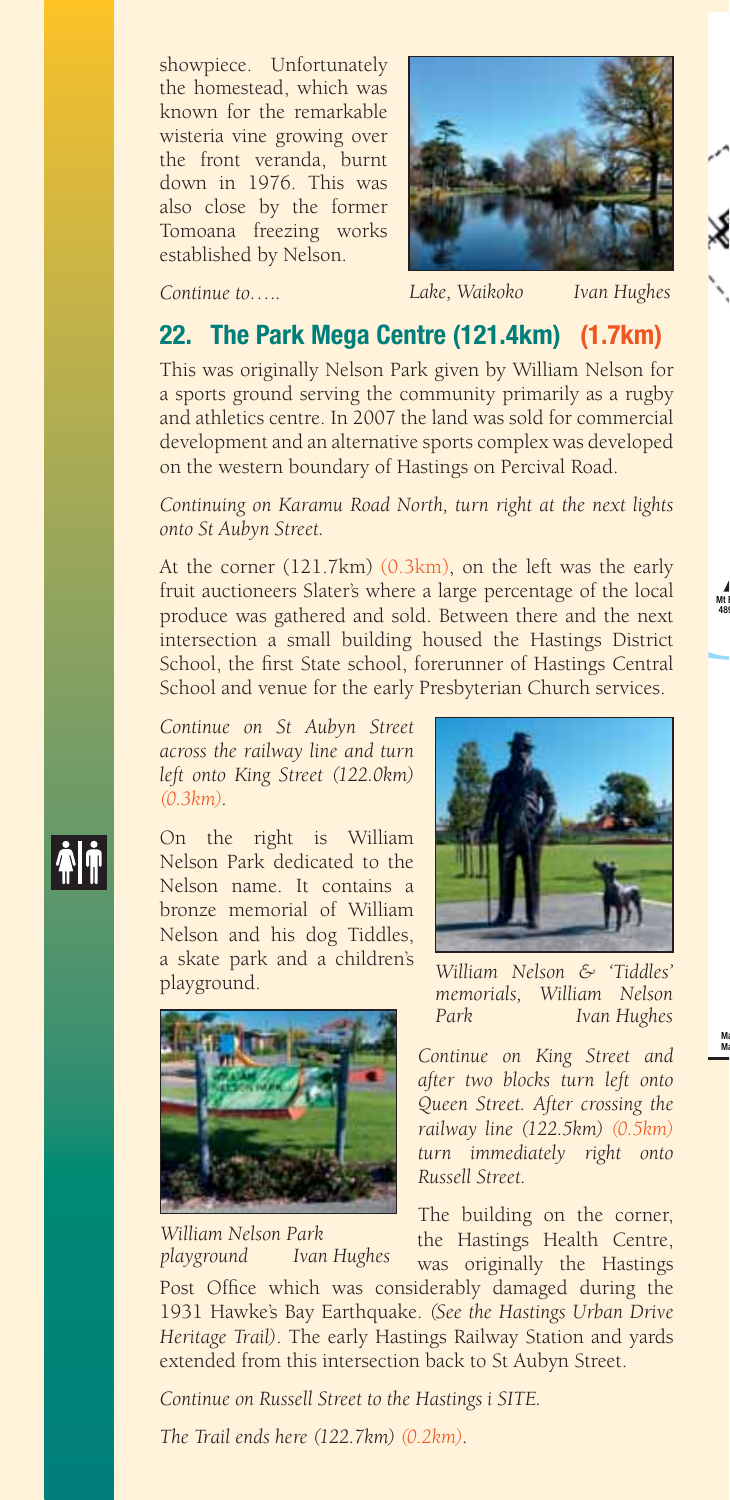

- 1. The Havelock Hills
- 2. Te Mata Trust Park
- 3. Maraetotara Falls and Heritage Walk
- 4. Mokopeka Hydro-Electric Power Station
- 5. Maraetotara Gorge Scenic Reserve
- 6. Mohi Bush Scenic Reserve
- 7. Te Aratipi Station
- 8. Matanginui Viewpoint
- 9. Motu-o-Kura (the island of Kura)
- 10. Waimarama
- 11. Ocean Beach Lookout
- 12. Cape Santuary
- 13. Belmount Homestead
- 14. Tuki Tuki Homestead
- 15. Clive Grange
- 16. Matahiwi Marae
- 17. Exmoor
- 18. The Lawn
- 19. Waipatu Marae
- 20. A&P Showgrounds
- 21. Waikoko
- 22. The Park Mega Centre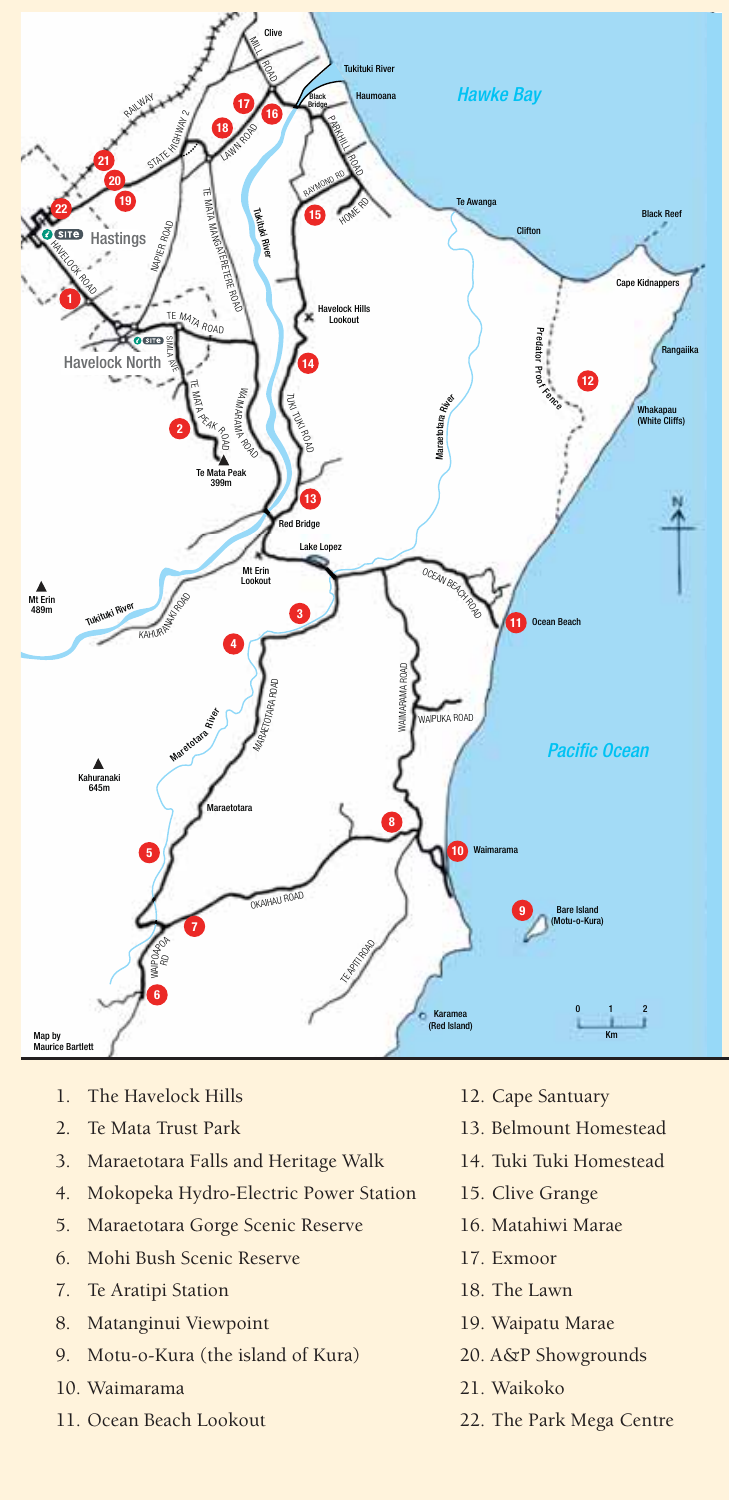

*Entrance, Mohi Bush Ivan Hughes* 





*Maraetotara Falls Track - Ivan Hughes* 



*Mohi Bush Tracks - Ivan Hughes* 



*Old Penstock Pipes, Maraetotara Ivan Hughes*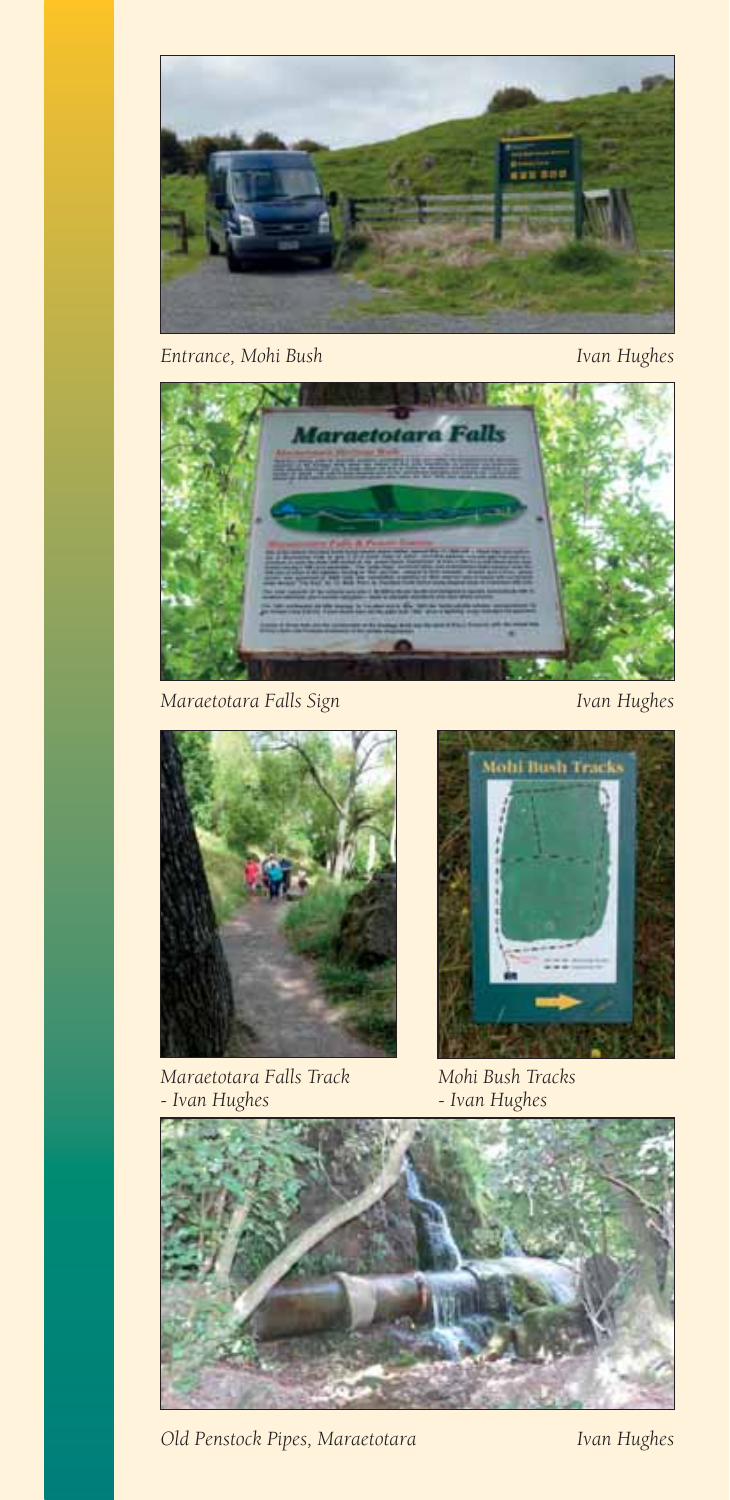

*Reflections, "Waikoko" Ivan Hughes* 



*Old Penstock Pipes,*   $I$ van Hughes



*Nelson Memorial, "Waikoko" Ivan Hughes* 



*Nelson Memorial, "Waikoko" Ivan Hughes* 



*Surf Life Saving Lookout, Ivan Hughes* 



*Agapanthus and Bare Island Ivan Hughes*